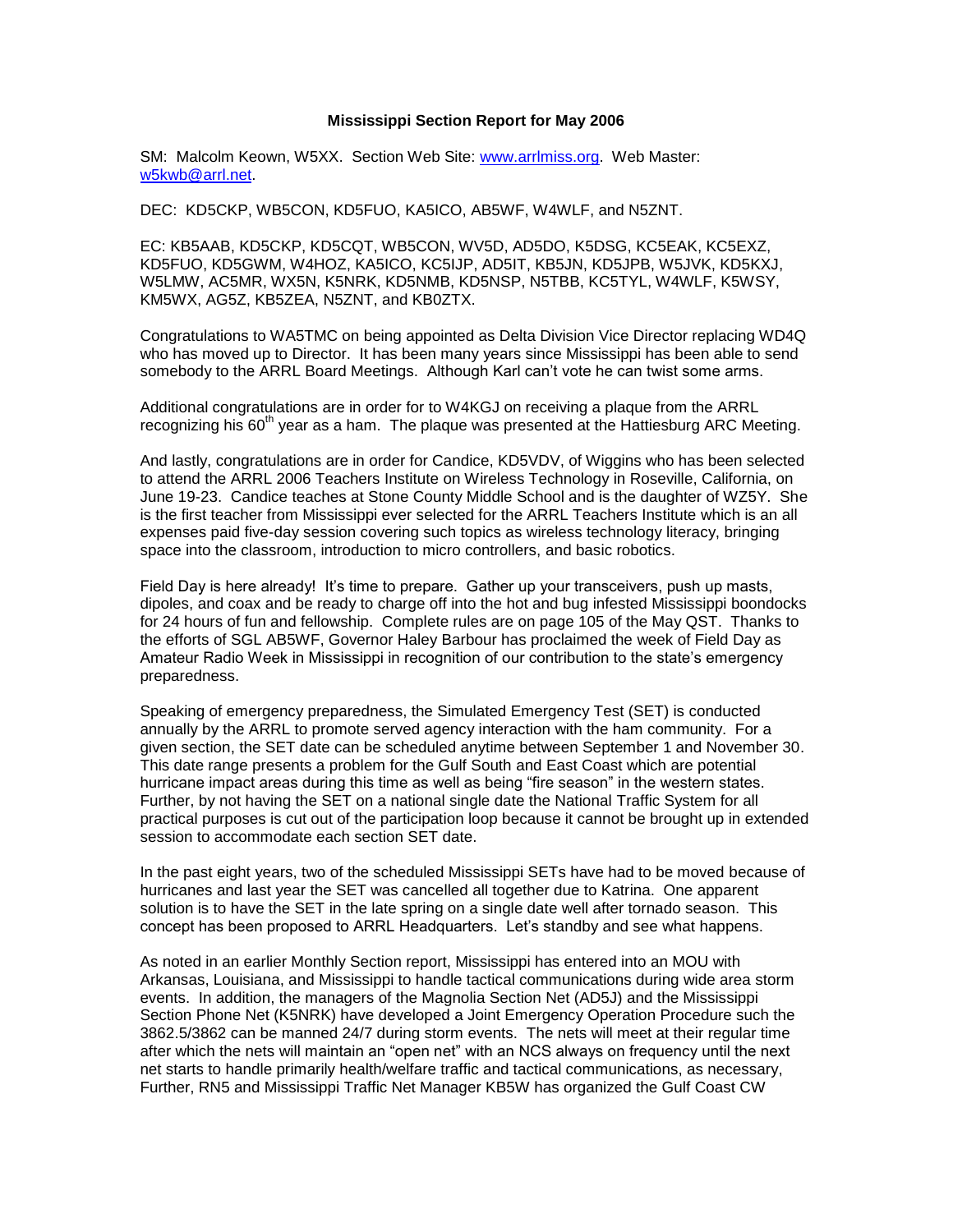Guard Net which will maintain watch on 3711 or 7111 24/7 to handle emergency related traffic. Hopefully, with all of this preplanning, nothing will happen this year.

Another helpful form of emergency operations assistance will be ready to deploy "Go-Kits" that will be available from ARRL Headquarters. These "Go Kits" are fitted into Pelican Cases and can be shipped overnight from ARRL Headquarters. Several types of kits are available: HF, VHF HTs; VHF HTs with base station, repeater, and several support kits including power supplies and batteries, tuners, antennas, digital gear, and amplifiers. Currently seven of each type of kit are available to deploy.

Jackson ARC VE Test Team Chairmen AC5SU and K5BLL report a record VE Test Session on June 4. Mississippi has 30 new technicians and two new extras. This record number of new hams resulted from a Thursday-Friday-Saturday Class taught by K5BLL and W5GEJ for Mississippi Department of Health first responders and IT personnel. There was so much paperwork flying around that it took 10 VE's to process all of the required administrative requirements during the test session.

Ham Radio was well represented at the annual Mississippi Civil Defense Emergency Management Agency annual conference held at the Convention Center in Gulfport June 5 through 7. State RACES Officer AB5WF chaired a break out session and was assisted with presentations by W4WLF and W5XX.

The weather cooperated at Dayton this year with three days of sunshine in the Flea Market. Forum Room logistics (space and temperature) were greatly improved as well as bus transportation from the off-site parking area. Mississippi was well represented by: W5BJM, WD5BJT, KD5BM, KE5BMO, AA5ED, KE5FBA, KE5FBB, K5FC, K2FF, K5FLU, AD5HM, K5IJX, KD5JHA, KB5JNZ, N5LRQ, AA5MT, KD5NDR, KC5NSZ, KC5RC, KC5OXI, N5TBB, WA5TMC, W4UDH, KB5VE, K5VVA, W5XX, WB4YBY, KB5YJH, and K5YG.

W5KWB has retired as MSPN Bulletin Station after five years of service. Thanks Kenny! KD5JLG will be taking over as Bulletin Station.

Congratulations to the following on their upgrades: KD5BFO – Pascagoula; N5IEM – Edwards; KA9OFM – Walnut; WB5RSK – Tupelo; N4RTB – Picayune; N5VSB – Cedar Bluff; and KB5ZHN – Tupelo. Also congratulations to W4WLF, who completed FEMA IS 100/200/700/800, KD5GMC, who completed FEMA IS 100 and IS 700, and to WB5GUD, who completed the ARRL Level 1 EMCOMM Course.

Welcome to WB5CON as DEC for North Mississippi and N5TBB as EC for Tippah County each replacing WA5TMC, who moved up to Vice Director, to WX5N as EC for Prentiss County, and to KB5AAB as EC for Wayne County. In addition, AC5SU has retired as EC for Metro Jackson after 5 years of service (Thanks, Ben!). KD5JPB is the new Jackson Metro EC.

Welcome to new Mississippi Hams: Lorie, KE5HYD – Coldwater; Robert, KE5HYS – Corinth; Bryan, KE5HYT – Corinth; Wesley, KE5HYU – Corinth; David, Eddie, KE5HZF – Houston; KE5HZG – Tupelo; John, KE5HYK – Carriere; Jeffrey, KE5HYL – Starkville; James KE5HYM – Terry; Charles, KE5IAU – Ocean Springs; Gabriel, KE5IGD – Saucier; Eric, KE5IDI – Columbus; and David, KE5IMJ – Crystal Springs.

Also welcome to new ARRL members: KF5AE, W5FMO, KE5FTH, N4HIF, WB5HQH, KE5HZG, KE5IAU, KB5MPW, N5VON, KB5PLC, KD5SBP, WB5VCE, N5YAV,

Club Newsletters/Reports: Jackson ARC (K5VU), Hattiesburg ARC (AC5E), Olive Branch ARC (KB0ZTX), Tippah ARA (N5TBB), Vicksburg ARC (W5WAF).

PIC Report: N5TBB